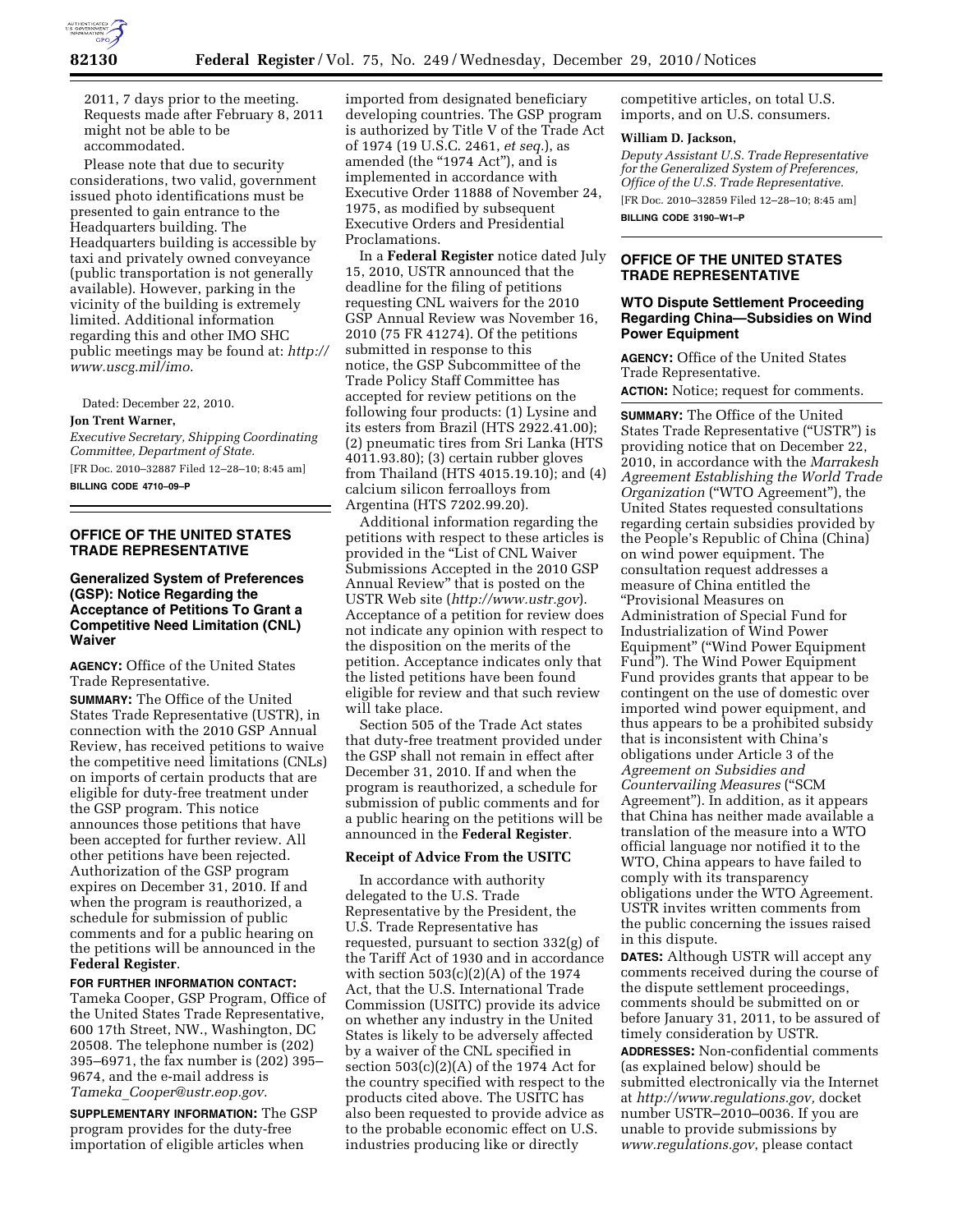Sandy McKinzy at (202) 395–9483 to arrange for an alternative method of transmission. If (as explained below) the comments contain confidential information, the person wishing to submit such comments should contact Sandy McKinzy at (202) 395–9483.

**FOR FURTHER INFORMATION CONTACT:** Eric Garfinkel, Chief Counsel for China Trade, (202) 395–3150, Joseph Rieras, Assistant General Counsel, (202) 395– 3150, Terry McCartin, Deputy Assistant USTR for China Affairs, (202) 395–3900, or Jean Kemp, Director, Steel Trade Policy, (202) 395–5656 for questions concerning the issues in the dispute; or Sandy McKinzy, Legal Technician, (202) 395–9483, for questions concerning procedures for filing submissions in response to this notice.

**SUPPLEMENTARY INFORMATION:** USTR is providing notice that the United States has requested consultations with the Government of China pursuant to the WTO *Understanding on Rules and Procedures Governing the Settlement of Disputes* ("DSU"). If the consultations should fail to resolve the matter and a dispute settlement panel is established pursuant to the DSU, such panel, which would hold its meetings in Geneva, Switzerland, would be expected to issue a report on its findings and recommendations within nine months after it is established.

The request for consultations follows from the decision of the United States Trade Representative (''Trade Representative'') to initiate an investigation under Section 302 of the Trade Act of 1974, as amended (''Trade Act'') in response to a petition filed by the United Steel, Paper and Forestry, Rubber, Manufacturing, Energy, Allied Industrial and Service Workers International Union, AFL–CIO CLC (''USW''). *See Initiation of Section 302 Investigation and Request for Public Comment: China—Acts, Policies and Practices Affecting Trade and Investment in Green Technology,* 75 FR 64776 (Oct. 20, 2010). In light of the number and diversity of the acts, policies, and practices covered by the petition, and after consulting with the petitioner, the Trade Representative decided, pursuant to Section 303(b) of the Trade Act, to delay for up to 90 days the request for consultations with the Government of China for the purpose of verifying and improving the petition. *Id.*  at 64777.

Since the initiation of the investigation on October 15, 2010, USTR has sought information and advice from the petitioner and the appropriate committees established pursuant to section 135 of the Trade

Act, has taken account of the public comments submitted in response to the October 20, 2010 notice, and has conducted its own research and worked with other agencies in order to verify and improve the various claims set out in the USW petition. As a result of those efforts, USTR has verified and improved claims involving subsidies provided by China on wind power equipment under its Wind Power Equipment Fund. In particular, USTR has verified that China's Wind Power Equipment Fund provides grants that appear to be contingent on the use of domestic over imported wind power equipment, and thus appears to be a prohibited subsidy that is inconsistent with China's obligations under Article 3 of the SCM Agreement. In addition, as it appears that China has neither made available a translation of the measure into a WTO official language nor notified it to the WTO, China appears to have failed to comply with its transparency obligations under the WTO Agreement. In particular, China appears to have failed to comply with its obligations under Article XVI:1 of the GATT 1994, Article 25 of the SCM Agreement, and Part I, Paragraph 1.2, of the *Protocol on the Accession of the People's Republic of China* (to the extent that it incorporates paragraph 334 of the *Report of the Working Party on the Accession of China*).

Accordingly, on December 22, 2010, the United States requested consultations under the DSU regarding China's Wind Power Equipment Fund, on the bases described above. The consultation request will be published on the WTO Web site, *[http://](http://www.wto.org)  [www.wto.org,](http://www.wto.org)* under ''Disputes.''

Since the initiation of the investigation on October 15, 2010, USTR has not been able to verify and improve claims with respect to the remaining acts, policies, and practices covered in the USW petition. Those matters are not included in the request for consultations and are not being continued in the investigation under Section 302(b). However, the Trade Representative continues to have serious concerns with these acts, policies and practices and their effects on U.S. workers and businesses, and will continue to work with the petitioner and other stakeholders to develop additional information and effective means for addressing these matters.

### **Public Comment: Requirements for Submissions**

Interested persons are invited to submit written comments concerning the issues raised in the consultation

request. Interested persons may submit public comments electronically to *[http://www.regulations.gov,](http://www.regulations.gov)* docket number USTR–2010–0036. If you are unable to provide submissions by *[http://](http://www.regulations.gov)  [www.regulations.gov,](http://www.regulations.gov)* please contact Sandy McKinzy at (202) 395–9483 to arrange for an alternative method of transmission.

To submit comments via *[http://](http://www.regulations.gov)  [www.regulations.gov,](http://www.regulations.gov)* enter docket number USTR–2010–0036 on the home page and click ''Search.'' The site will provide a search-results page listing all documents associated with this docket. Find a reference to this notice by selecting ''Notice'' under ''Document Type.'' Click on the reference to this notice, and then click ''Submit Comment.'' The *[http://](http://www.regulations.gov)  [www.regulations.gov](http://www.regulations.gov)* site provides the option of submitting comments by filling in a "Type Comment & Upload File'' field, or by attaching a document. Given the detailed nature of the comments sought by USTR, interested persons are requested to provide their comments in an attached document. If a document is attached, it is sufficient to type "*See* attached" in the "Type Comment & Upload File'' field.

A submitter requesting that information contained in a comment be treated as confidential business information must certify that such information is business confidential and would not customarily be released to the public by the submitter. Confidential business information must be clearly designated as such and the submission must be marked ''BUSINESS CONFIDENTIAL'' at the top and bottom of the cover page and each succeeding page.

USTR may determine that information or advice, other than business confidential information, is nonetheless confidential. If the submitter believes that information or advice may qualify as such, the submitter—

1. Must clearly so designate the information or advice;

2. Must clearly mark the material as ''SUBMITTED IN CONFIDENCE'' at the top and bottom of the cover page and each succeeding page; and

3. Must provide a non-confidential summary of the information or advice.

Any comment containing information that is business confidential or submitted in confidence must be submitted by fax to Sandy McKinzy at (202) 395–3640. A non-confidential summary must be submitted to *[http://](http://www.regulations.gov)  [www.regulations.gov](http://www.regulations.gov)*. The nonconfidential summary will be placed in the docket and open to public inspection.